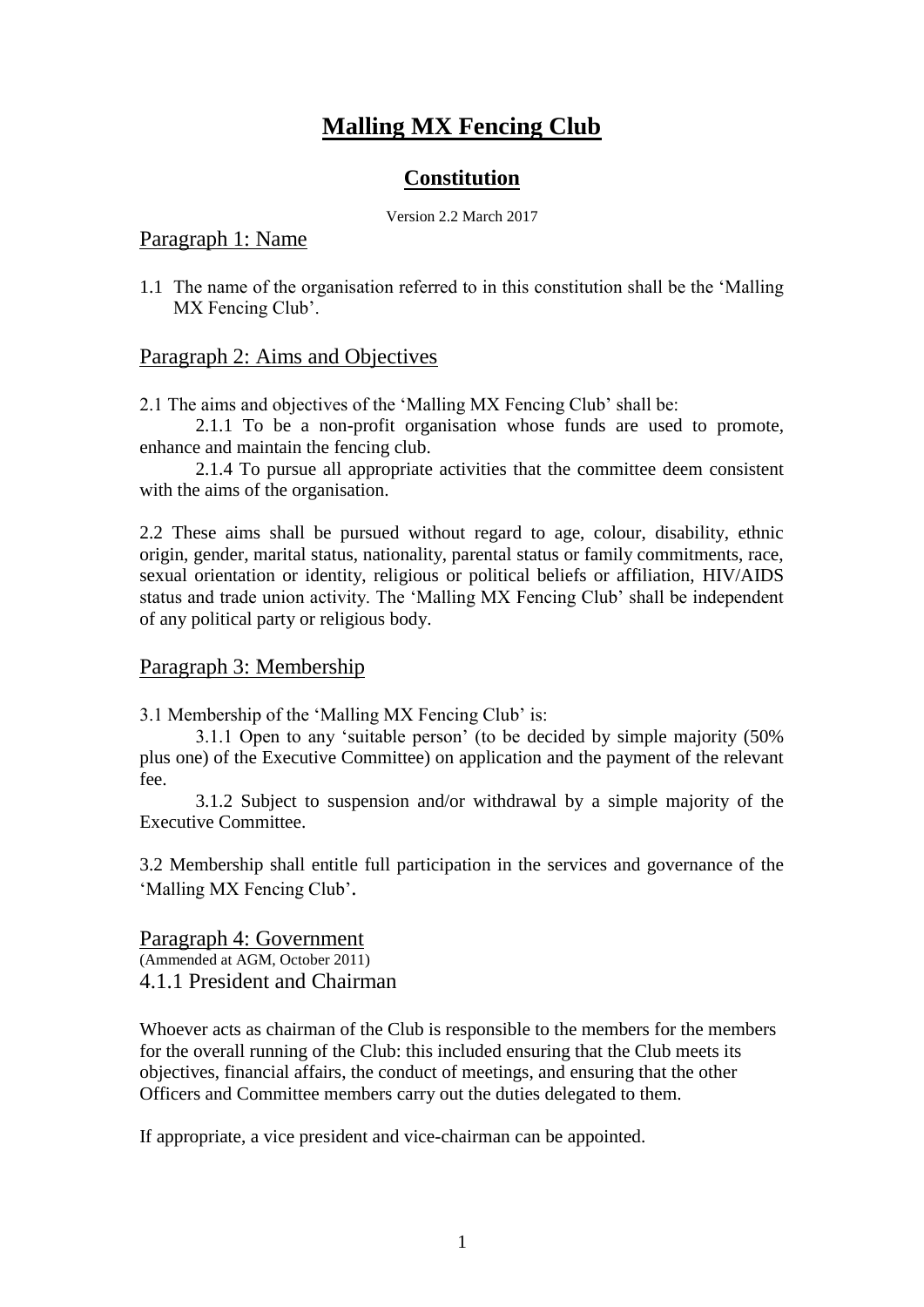#### 4.1.2 Hon. Treasurer

The Hon. Treasurer is responsible for: collecting subscriptions, paying and receiving money, running the club account, keeping proper records of payments and receipts, and for presenting accounts at the AGM. The Hon. Treasurer should be consulted about major items of expenditure.

If appropriate, an Assistant Hon. Treasurer can be added as a Club Office, to assist the Hon. Treasurer, also known as a membership secretary.

## 4.1.3 Hon. Secretary

The Hon. Secretary is responsible for day-to-day administration, drafting and circulating agendas and minutes (both should be subject to the Chairman's approval), dealing with correspondence, and the arrangements for matches and team selection as well as maintaining the club website.

If appropriate, an Assistant Hon. Secretary can be added as a Club Office, this could also be known as a 'publicity secretary' and they are mainly responsible for publicising the club and club courses amongst their duties.

## 4.1.4 Junior representative

The Junior representative is expected to be U18. As such, they are expected to represent the views of the U18s at the club and be a point of contact for this demographic. They may attend committee meetings but, will have no formal vote.

If appropriate, a representative for parents, or for younger age groups, may also be appointed.

#### 4.1.5 Club Armourer

The club armourer is responsible for maintaining the club kit. They are also expected to perform regular risk assessments and to report to the club coaches and committee any faulty or damaged kit that needs repair or replacing.

## 4.1.6 Welfare Officer

The club Welfare Officer is expected to have attended the approriate ScUK child protection courses and to have been CRB checked. They are responsible for reporting and dealing with complaints.

(Only the first three officers are essential, and officers can be combined for instance, the President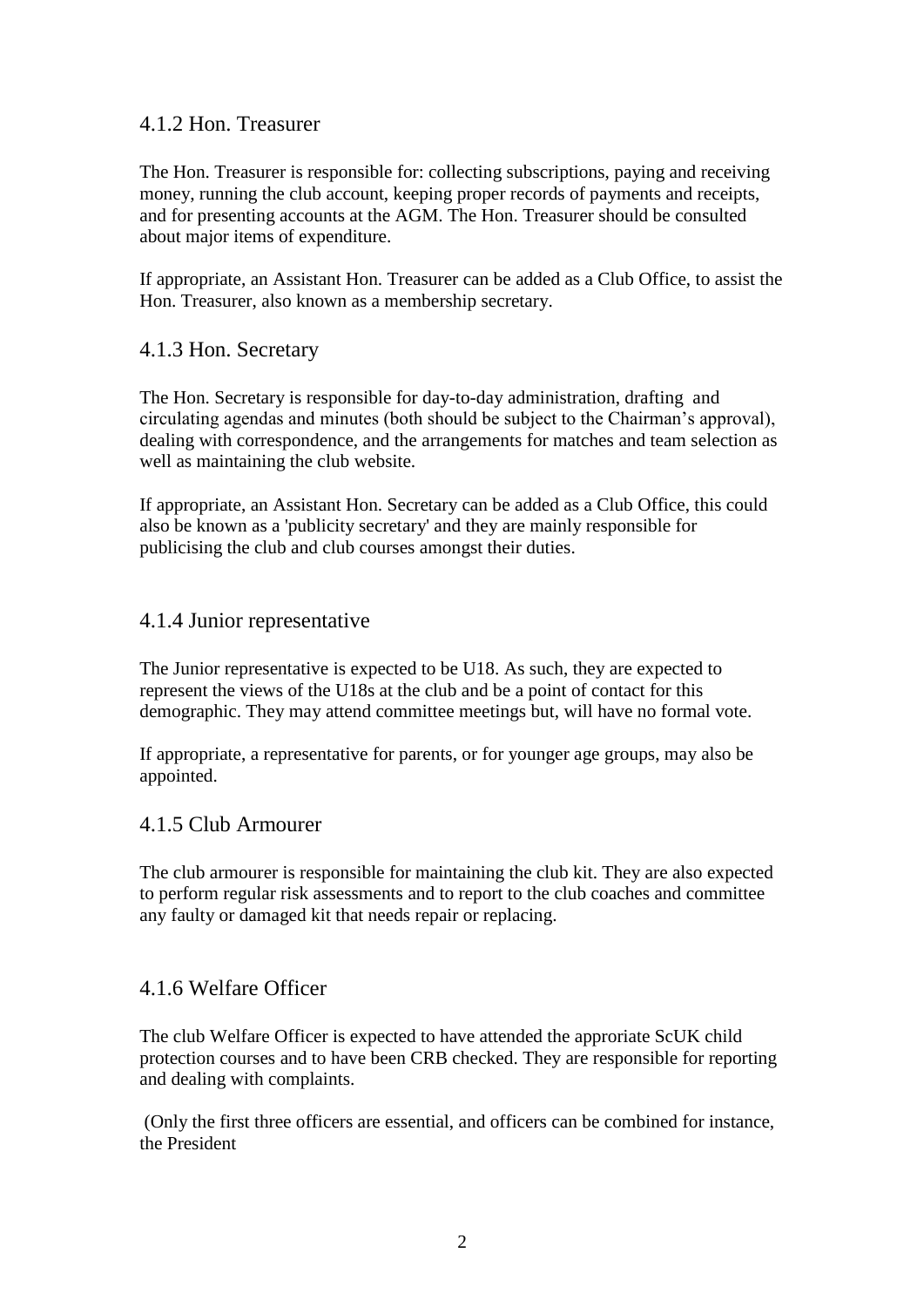can act as Chairman, or a single individual can act as Hon. Secretary/Hon. Treasurer. Alternatively

the President and VicePresidents can can be 'prestige figures' who are not expected to attendCommittee meetings.

A Team Captain can also be added as a Club officer, and be directly responsible to the Club

Chairman or President for match arrangements and team selection, rather than the Hon. Secretary

4.2 The officers and Committee members shall serve for one year, and may stand for reelection. The Committee shall meet at regular intervals

## Paragraph 5: Quorum and Constitutional Amendments

5.1 The quorum for AGMs and EGMs shall be 40% of voting members (this quorum can be filled by proxy votes).

5.2 The quorum for any meeting of the Executive Committee shall be 40%.

5.3 Every AGM, EGM and Executive Committee meeting of the 'Malling MX Fencing Club' must be attended by the General Secretary and/or the Treasurer.

5.4 Policy and other decisions not related to the amendment of the Constitution will be by a simple majority of the voting members of the Executive Committee.

5.5 The Constitution may only be amended at a quorate AGM. Proposed amendments to the constitution must be circulated at least 21 days in advance of the AGM. All information of vacant positions must also be provided to all full members at least 21 days in advance of an AGM.

5.6 Constitutional amendments will be by a minimum of a qualified majority of voting members in favour.

#### Paragraph 6: Interpretation

6.1 Any matters not specifically covered by the Constitution shall be referred to the General Secretary, who shall make a ruling. If the General Secretary is unable to resolve the dispute then the matter will be referred to the Executive Committee, whose simple majority decision shall be final.

#### Paragraph 7: Club Fees

7.1 Club fees will be reviewed and agreed at the AGM. Temporary changes can be made only by majority vote of the executive committee during the year.

(Last edited March 2017)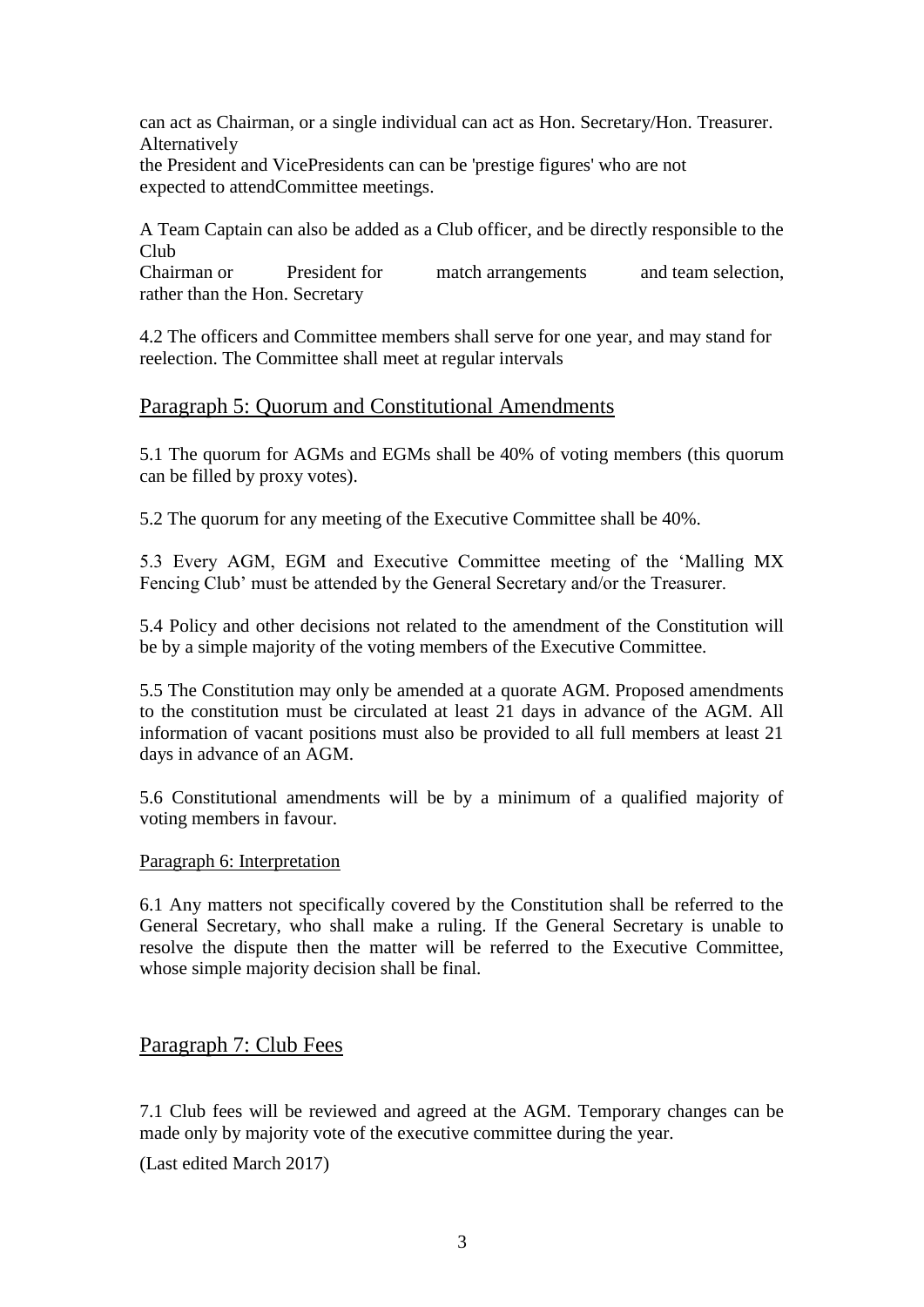- 7.2 Basic Membership £65/quarter
- 7.3 Silver Membership £79/quarter
- 7.4 Gold Membership £115/quarter
- 7.5 Social Fencers: £10/night

7.6 Students £15/quarter, or 20% discount, on fees on production of a valid NUS card

#### Paragraph 8: Finance

(last edited March 2017)

8.1. The budgetary control held by the Committee shall be the responsibility of the Honorary Treasurer.

8.2. The financial year shall end on 30th September and independently examined accounts up to and including this date shall be presented at the Annual General Meeting.

8.3. At each AGM the Honorary Treasurer shall prepare written accounts detailing the financial transactions of the club since the last AGM, and the Agenda shall contain an item inviting the voting members to comment on, and to approve or refuse to approve these accounts. In the event that the voting members refuse to approve the accounts, the Chair, in conjunction with the members, shall word a resolution acceptable to the voting members, detailing the actions required by the Honorary Treasurer to rectify the situation.

8.4. The funds of MX Fencing Club shall be held in a suitable bank or building society account and will be allocated through authorisation of the Committee.

8.5. The Honorary Treasurer shall maintain a bank account on behalf of the Region, which shall require a minimum of two of the elected officers of the Committee as authorised signatories.

8.6. No sub-committee will operate any bank account in respect of its operations and any funds raised or to be dispersed in connection with the activities of any subcommittee will be administered by, or under the oversight of, the Region's Honorary Treasurer.

8.7. The income and property of the club shall be applied solely towards the promotion of its objectives.

#### Paragraph 9: Safety

(Last edited October 2012)

9.1 The club will have a Child Protection Statement that will be regularly reviewed by the committee and adhere to British Fencing Association guidelines.

9.2 The safety of the members of Malling MX Fencing Club is the collective responsibility of all the members of the club, who are expected to act in a responsible fashion at all times. Ultimate responsibility rests with the members of the Committee and coaches.

9.3 All members of the club are expected to adhere to fencing etiquette, as laid down